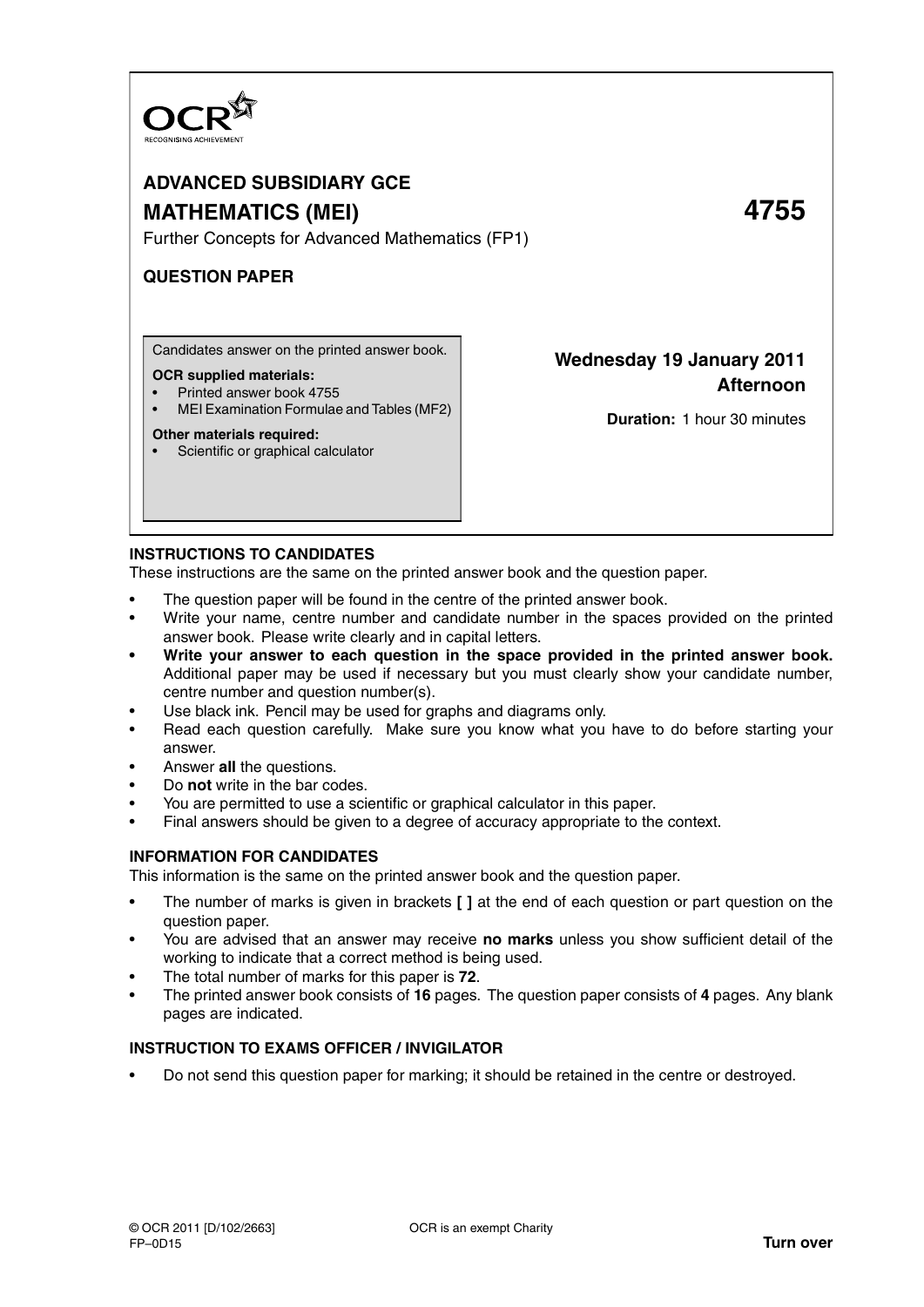## **2**

# **Section A** (36 marks)

- **1** Find the values of *P*, *Q*, *R* and *S* in the identity  $3x^3 + 18x^2 + Px + 31 \equiv Q(x+R)^3 + S$ . [5]
- **2** You are given that  $M = \begin{pmatrix} 4 & 0 \\ -1 & 3 \end{pmatrix}$ .

**(i)** The transformation associated with **M** is applied to a figure of area 3 square units. Find the area of the transformed figure. **[2]**

- **(ii)** Find  $M^{-1}$  and det  $M^{-1}$ . . **[3]**
- (iii) Explain the significance of det  $M \times$  det  $M^{-1}$  in terms of transformations. [2]
- **3** The roots of the cubic equation  $x^3 4x^2 + 8x + 3 = 0$  are  $\alpha$ ,  $\beta$  and  $\gamma$ . Find a cubic equation whose roots are  $2\alpha - 1$ ,  $2\beta - 1$  and  $2\gamma - 1$ . **[7]**
- **4** Represent on an Argand diagram the region defined by  $2 < |z (3 + 2i)| \le 3$ . [6]
- **5** Use standard series formulae to show that *n* ∑ *r*=1  $r^2(3-4r) = \frac{1}{2}n(n+1)(1-2n^2)$ ). **[5]**
- **6** A sequence is defined by  $u_1 = 5$  and  $u_{n+1} = u_n + 2^{n+1}$ . Prove by induction that  $u_n = 2^{n+1} + 1$ . [6]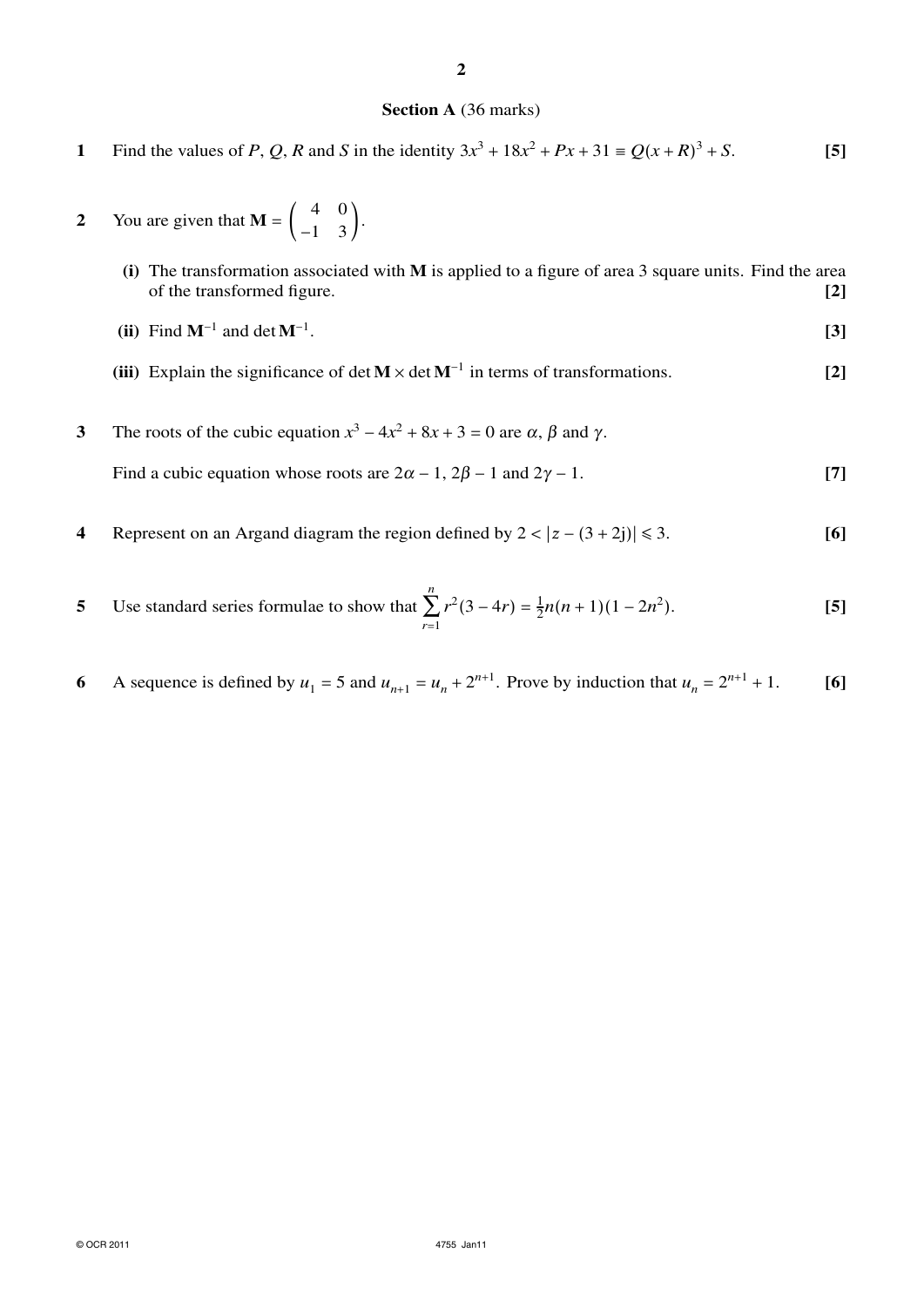

**Fig. 7**

|  | (i) Write down the coordinates of the two points where the curve crosses the axes. | $[2]$ |
|--|------------------------------------------------------------------------------------|-------|
|--|------------------------------------------------------------------------------------|-------|

**(ii)** Write down the equations of the two vertical asymptotes and the one horizontal asymptote. **[3]**

- **(iii)** Determine how the curve approaches the horizontal asymptote for large positive and large negative values of *x*. **[3]**
- **(iv)** On the copy of Fig. 7, sketch the rest of the curve. **[2]**

(v) Solve the inequality 
$$
\frac{x+5}{(2x-5)(3x+8)} < 0.
$$
 [2]

**8** The function  $f(z) = z^4 - z^3 + az^2 + bz + c$  has real coefficients. The equation  $f(z) = 0$  has roots  $\alpha$ ,  $\beta$ ,  $\gamma$  and  $\delta$  where  $\alpha = 1$  and  $\beta = 1 + j$ .

**(i)** Write down the other complex root and explain why the equation must have a second real root.

**[2]**

- **(ii)** Write down the value of  $\alpha + \beta + \gamma + \delta$  and find the second real root. **[3]**
- (iii) Find the values of *a*, *b* and *c*.  $[5]$
- (iv) Write down  $f(-z)$  and the roots of  $f(-z) = 0$ . [2]

**Section B** (36 marks)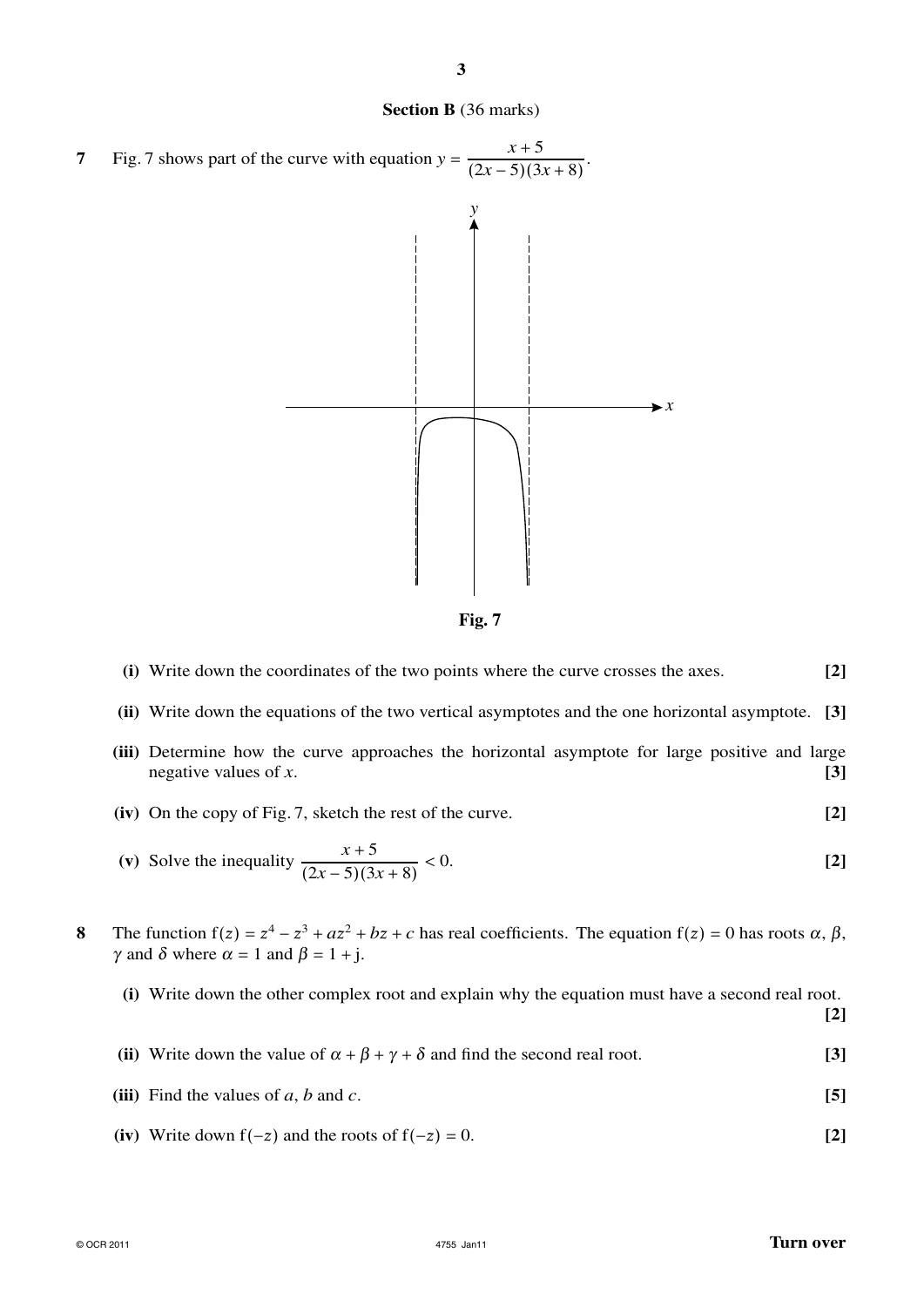**4**

9 You are given that 
$$
A = \begin{pmatrix} -2 & 1 & -5 \ 3 & a & 1 \ 1 & -1 & 2 \end{pmatrix}
$$
 and  $B = \begin{pmatrix} 2a+1 & 3 & 1+5a \ -5 & 1 & -13 \ -3-a & -1 & -2a-3 \end{pmatrix}$ .

\n- (i) Show that 
$$
AB = (8 + a)I
$$
.
\n- (ii) State the value of *a* for which  $A^{-1}$  does not exist. Write down  $A^{-1}$  in terms of *a*, when  $A^{-1}$  exists.
\n

**[3]**

**(iii)** Use **A**<sup>−</sup><sup>1</sup> to solve the following simultaneous equations. **[5]**

$$
-2x + y - 5z = -55
$$

$$
3x + 4y + z = -9
$$

$$
x - y + 2z = 26
$$

**(iv)** What can you say about the solutions of the following simultaneous equations? **[1]**

$$
-2x + y - 5z = p
$$

$$
3x - 8y + z = q
$$

$$
x - y + 2z = r
$$



#### **Copyright Information**

OCR is committed to seeking permission to reproduce all third-party content that it uses in its assessment materials. OCR has attempted to identify and contact all copyright holders whose work is used in this paper. To avoid the issue of disclosure of answer-related information to candidates, all copyright acknowledgements are reproduced in the OCR Copyright Acknowledgements Booklet. This is produced for each series of examinations and is freely available to download from our public website (www.ocr.org.uk) after the live examination series.

If OCR has unwittingly failed to correctly acknowledge or clear any third-party content in this assessment material, OCR will be happy to correct its mistake at the earliest possible opportunity.

For queries or further information please contact the Copyright Team, First Floor, 9 Hills Road, Cambridge CB2 1GE.

OCR is part of the Cambridge Assessment Group; Cambridge Assessment is the brand name of University of Cambridge Local Examinations Syndicate (UCLES), which is itself a department of the University of Cambridge.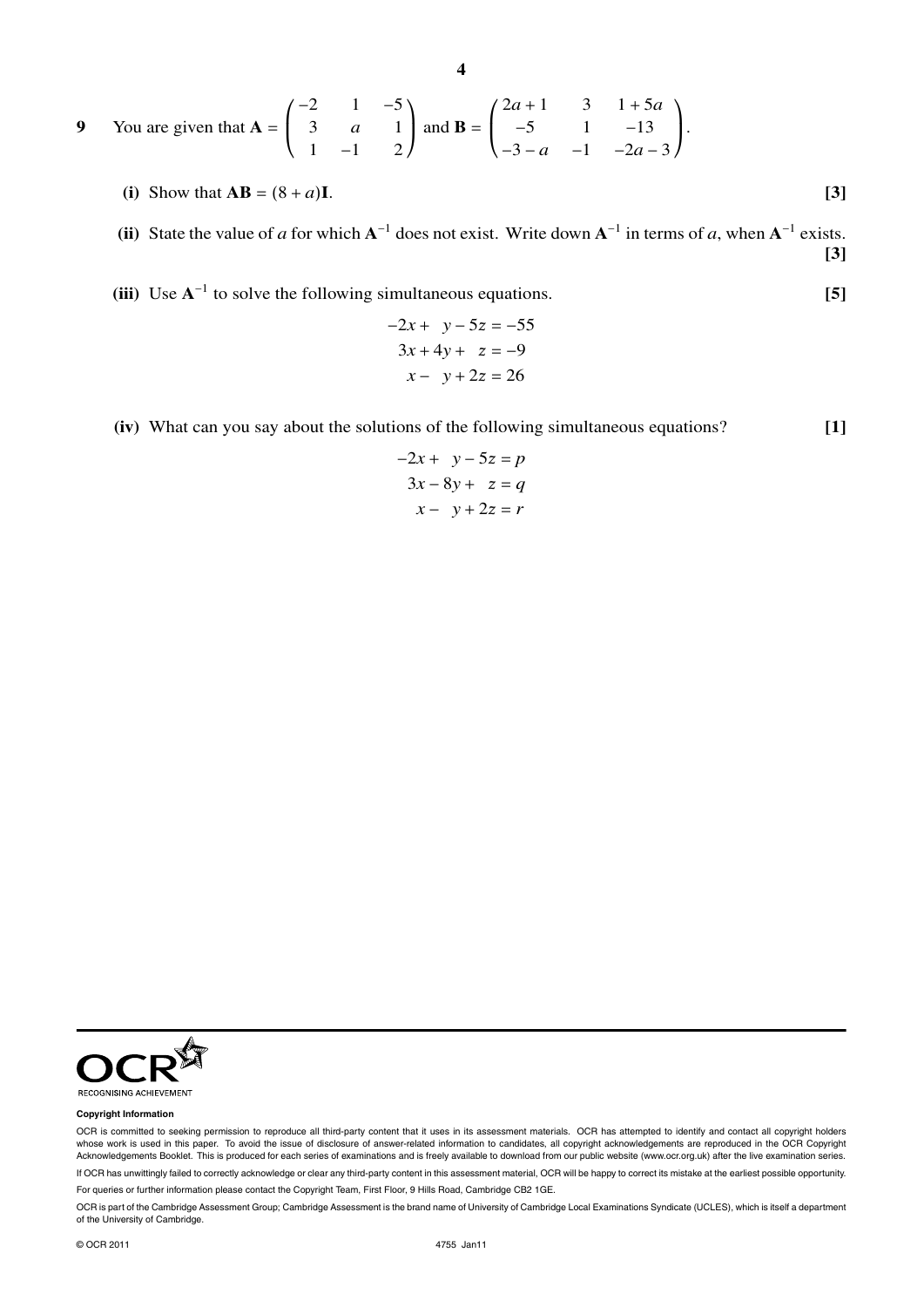

# **ADVANCED SUBSIDIARY GCE MATHEMATICS (MEI) 4755**

Further Concepts for Advanced Mathematics (FP1)

# **PRINTED ANSWER BOOK**

Candidates answer on this printed answer book.

## **OCR supplied materials:**

- Question paper 4755 (inserted)
- MEI Examination Formulae and Tables (MF2)

## **Other materials required:**

Scientific or graphical calculator

# **Wednesday 19 January 2011 Afternoon**

**Duration:** 1 hour 30 minutes



| Candidate<br>Candidate<br>torename<br>surname |  |  |  |  |  |
|-----------------------------------------------|--|--|--|--|--|
|-----------------------------------------------|--|--|--|--|--|

| Centre number |  |  |  |  |  | Candidate number |  |  |  |  |
|---------------|--|--|--|--|--|------------------|--|--|--|--|
|---------------|--|--|--|--|--|------------------|--|--|--|--|

# **INSTRUCTIONS TO CANDIDATES**

These instructions are the same on the printed answer book and the question paper.

- The question paper will be found in the centre of the printed answer book.
- Write your name, centre number and candidate number in the spaces provided on the printed answer book. Please write clearly and in capital letters.
- **Write your answer to each question in the space provided in the printed answer book.** Additional paper may be used if necessary but you must clearly show your candidate number, centre number and question number(s).
- Use black ink. Pencil may be used for graphs and diagrams only.
- Read each question carefully. Make sure you know what you have to do before starting your answer.
- Answer **all** the questions.
- Do **not** write in the bar codes.
- You are permitted to use a scientific or graphical calculator in this paper.
- Final answers should be given to a degree of accuracy appropriate to the context.

# **INFORMATION FOR CANDIDATES**

This information is the same on the printed answer book and the question paper.

- The number of marks is given in brackets **[ ]** at the end of each question or part question on the question paper.
- You are advised that an answer may receive **no marks** unless you show sufficient detail of the working to indicate that a correct method is being used.
- The total number of marks for this paper is **72**.
- The printed answer book consists of **16** pages. The question paper consists of **4** pages. Any blank pages are indicated.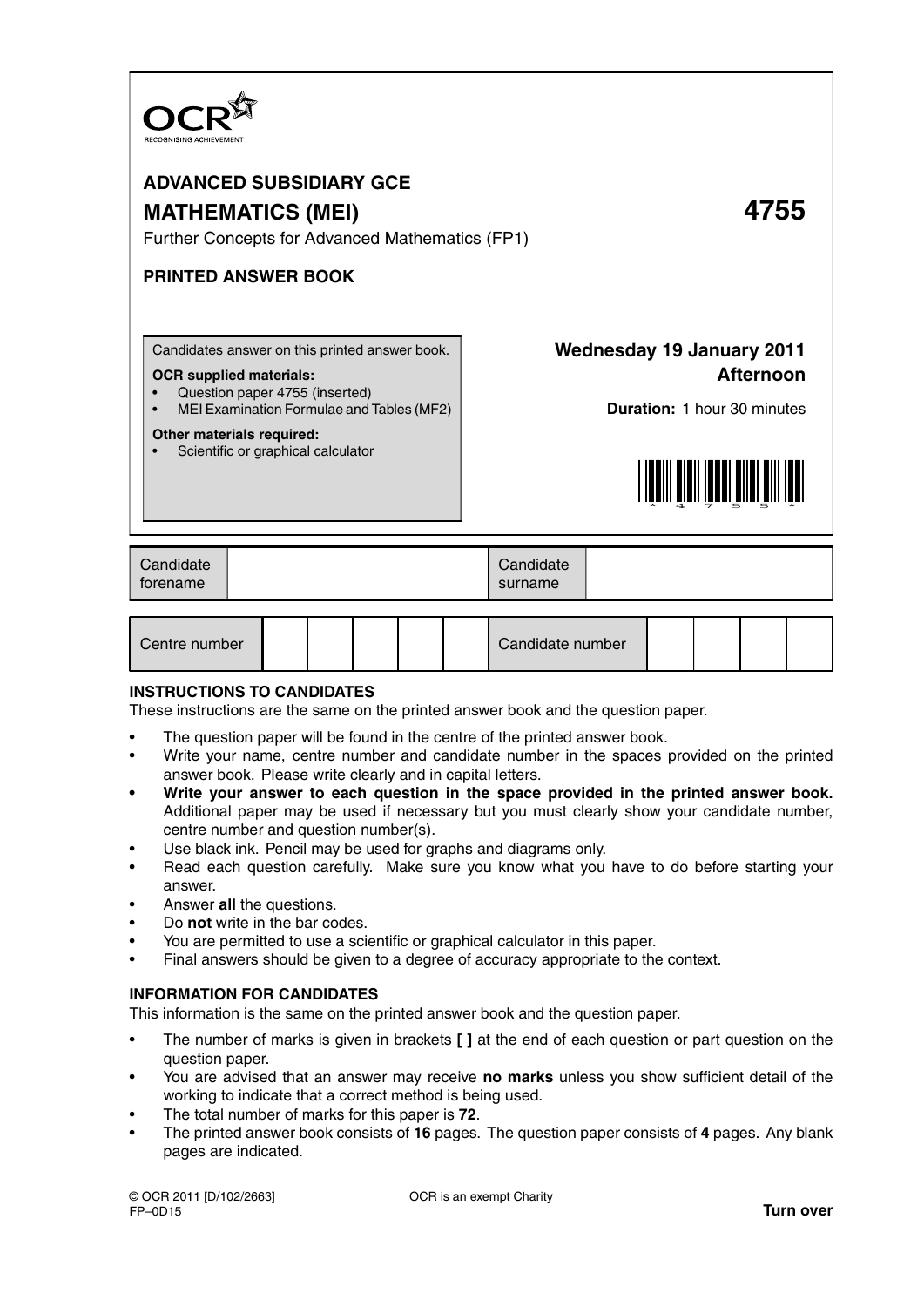**Section A** (36 marks)

| $\mathbf{1}$ |  |
|--------------|--|
|              |  |
|              |  |
|              |  |
|              |  |
|              |  |
|              |  |
|              |  |
|              |  |
|              |  |
|              |  |
|              |  |
|              |  |
|              |  |
|              |  |
|              |  |
|              |  |
|              |  |
|              |  |
|              |  |
|              |  |
|              |  |
|              |  |
|              |  |
|              |  |
|              |  |
|              |  |
|              |  |
|              |  |
|              |  |
|              |  |
|              |  |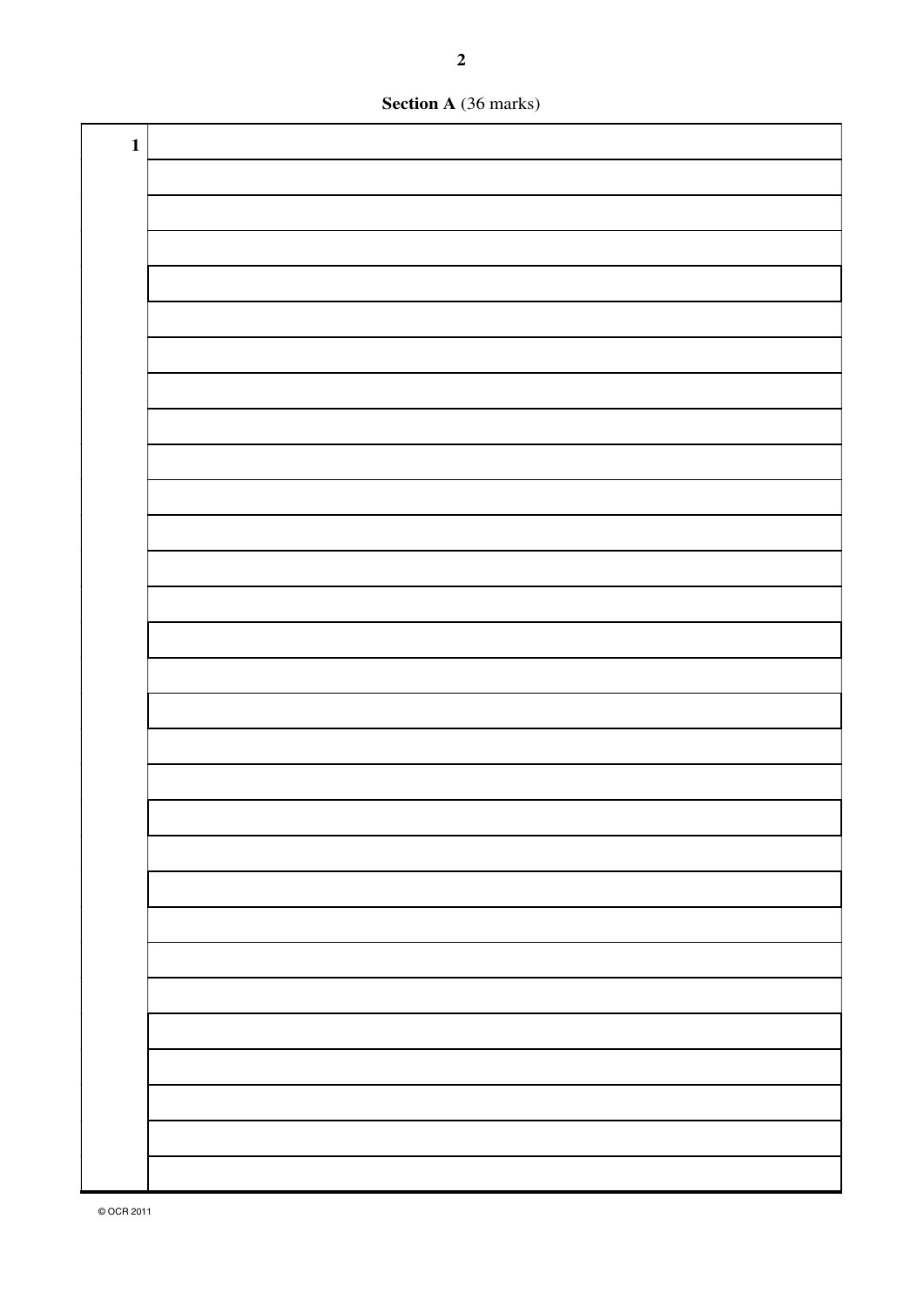| 2(i)   |  |
|--------|--|
|        |  |
|        |  |
|        |  |
|        |  |
|        |  |
|        |  |
|        |  |
|        |  |
| 2(i)   |  |
|        |  |
|        |  |
|        |  |
|        |  |
|        |  |
|        |  |
|        |  |
|        |  |
|        |  |
|        |  |
|        |  |
|        |  |
|        |  |
|        |  |
|        |  |
|        |  |
|        |  |
| 2(iii) |  |
|        |  |
|        |  |
|        |  |
|        |  |
|        |  |
|        |  |
|        |  |
|        |  |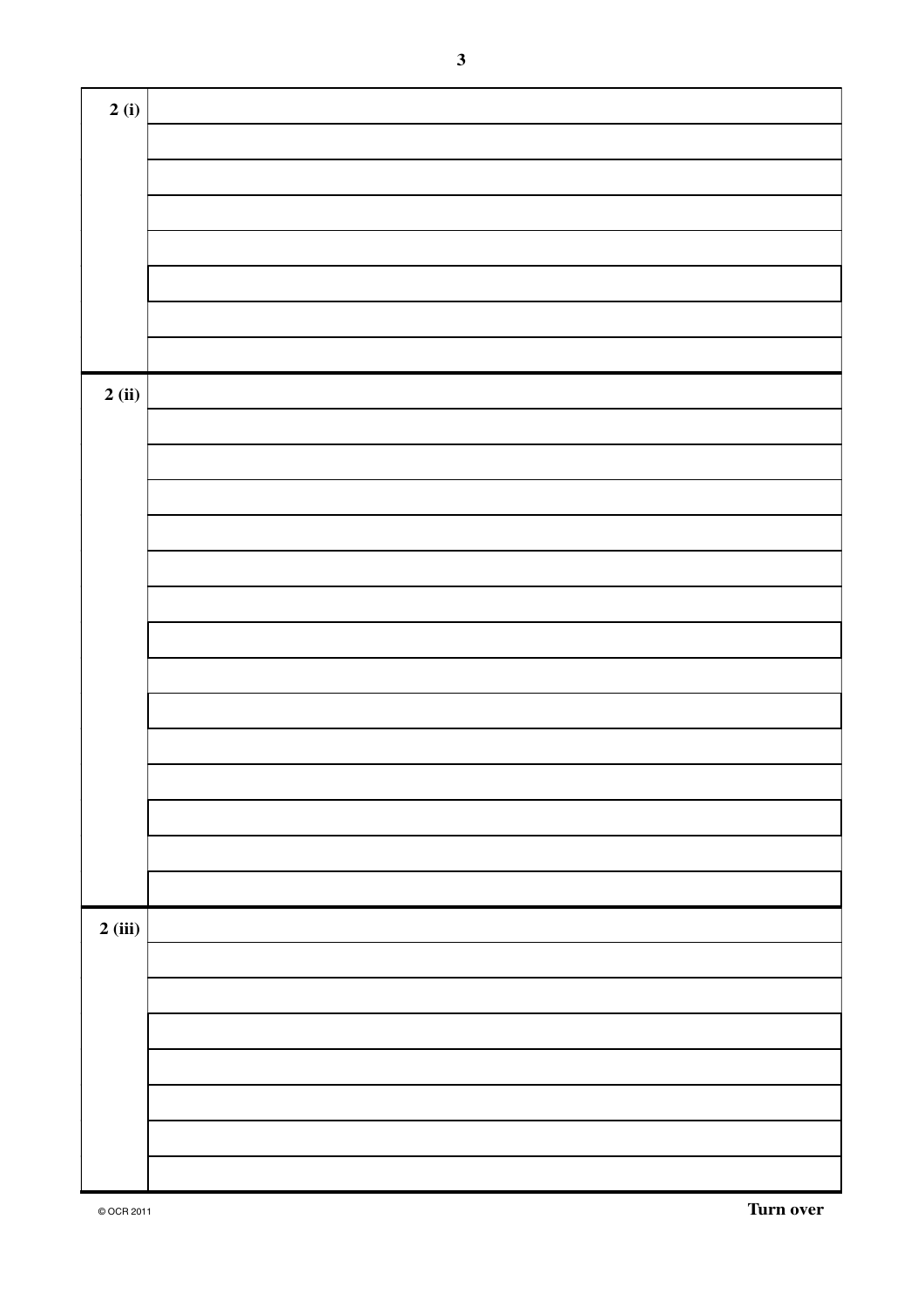| $\mathbf{3}$ |  |
|--------------|--|
|              |  |
|              |  |
|              |  |
|              |  |
|              |  |
|              |  |
|              |  |
|              |  |
|              |  |
|              |  |
|              |  |
|              |  |
|              |  |
|              |  |
|              |  |
|              |  |
|              |  |
|              |  |
|              |  |
|              |  |
|              |  |
|              |  |
|              |  |
|              |  |
|              |  |
|              |  |
|              |  |
|              |  |
|              |  |
|              |  |
|              |  |
|              |  |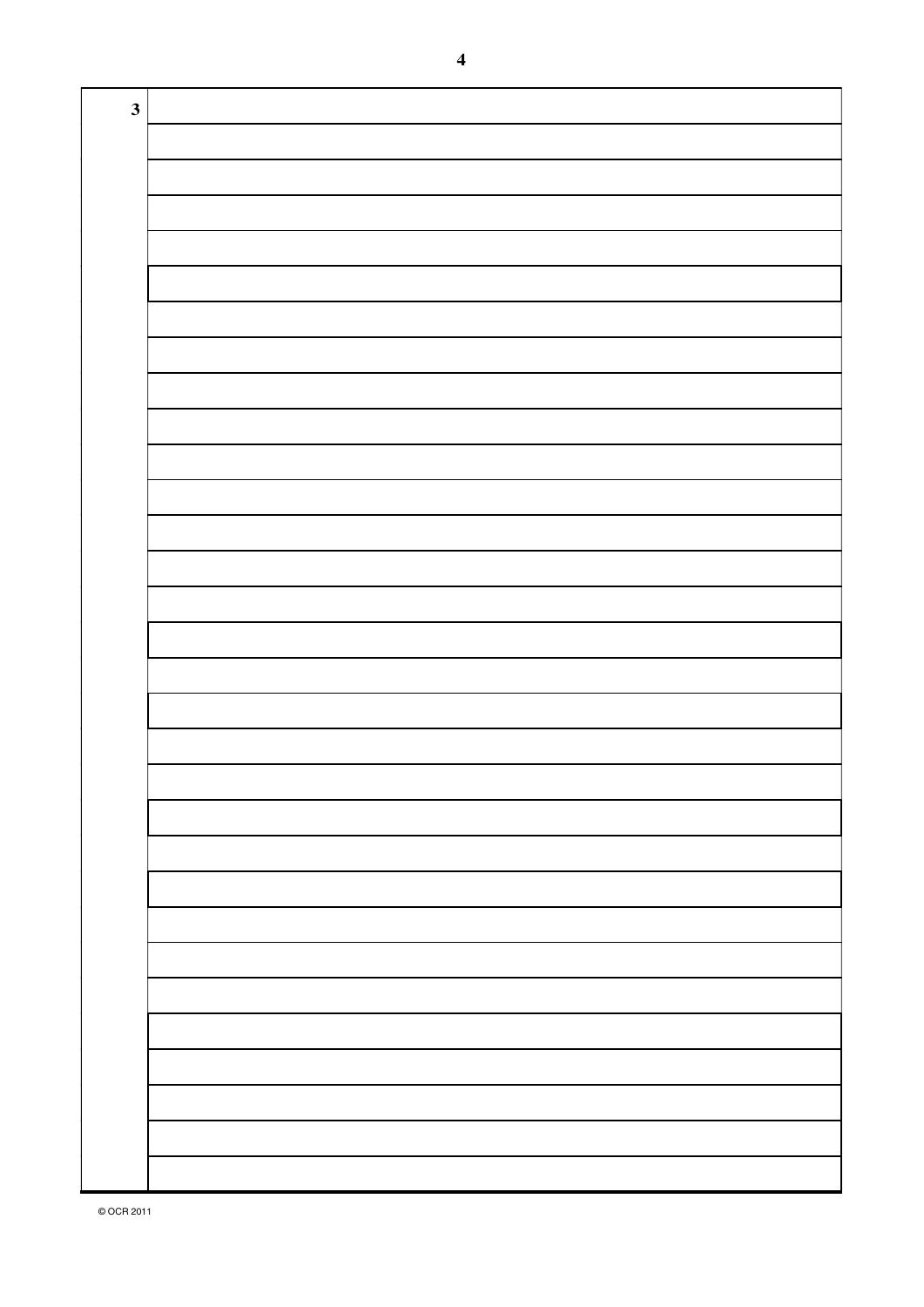| $\overline{\mathbf{4}}$ |  |
|-------------------------|--|
|                         |  |
|                         |  |
|                         |  |
|                         |  |
|                         |  |
|                         |  |
|                         |  |
|                         |  |
|                         |  |
|                         |  |
|                         |  |
|                         |  |
|                         |  |
|                         |  |
|                         |  |
|                         |  |
|                         |  |
|                         |  |
|                         |  |
|                         |  |
|                         |  |
|                         |  |
|                         |  |
|                         |  |
|                         |  |
|                         |  |
|                         |  |
|                         |  |
|                         |  |
|                         |  |
|                         |  |
|                         |  |
|                         |  |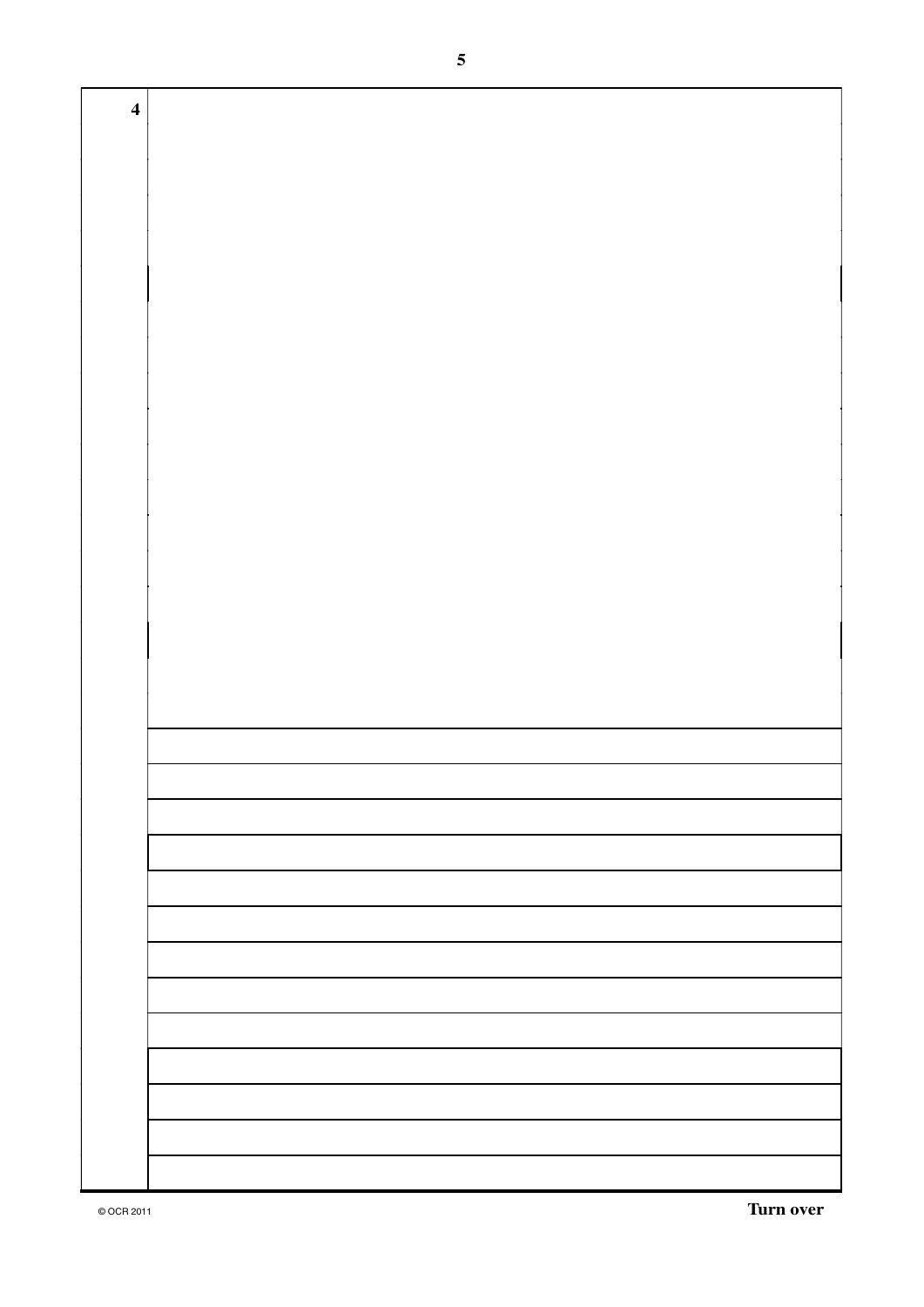| ${\bf 5}$ |  |
|-----------|--|
|           |  |
|           |  |
|           |  |
|           |  |
|           |  |
|           |  |
|           |  |
|           |  |
|           |  |
|           |  |
|           |  |
|           |  |
|           |  |
|           |  |
|           |  |
|           |  |
|           |  |
|           |  |
|           |  |
|           |  |
|           |  |
|           |  |
|           |  |
|           |  |
|           |  |
|           |  |
|           |  |
|           |  |
|           |  |
|           |  |

 $\boldsymbol{6}$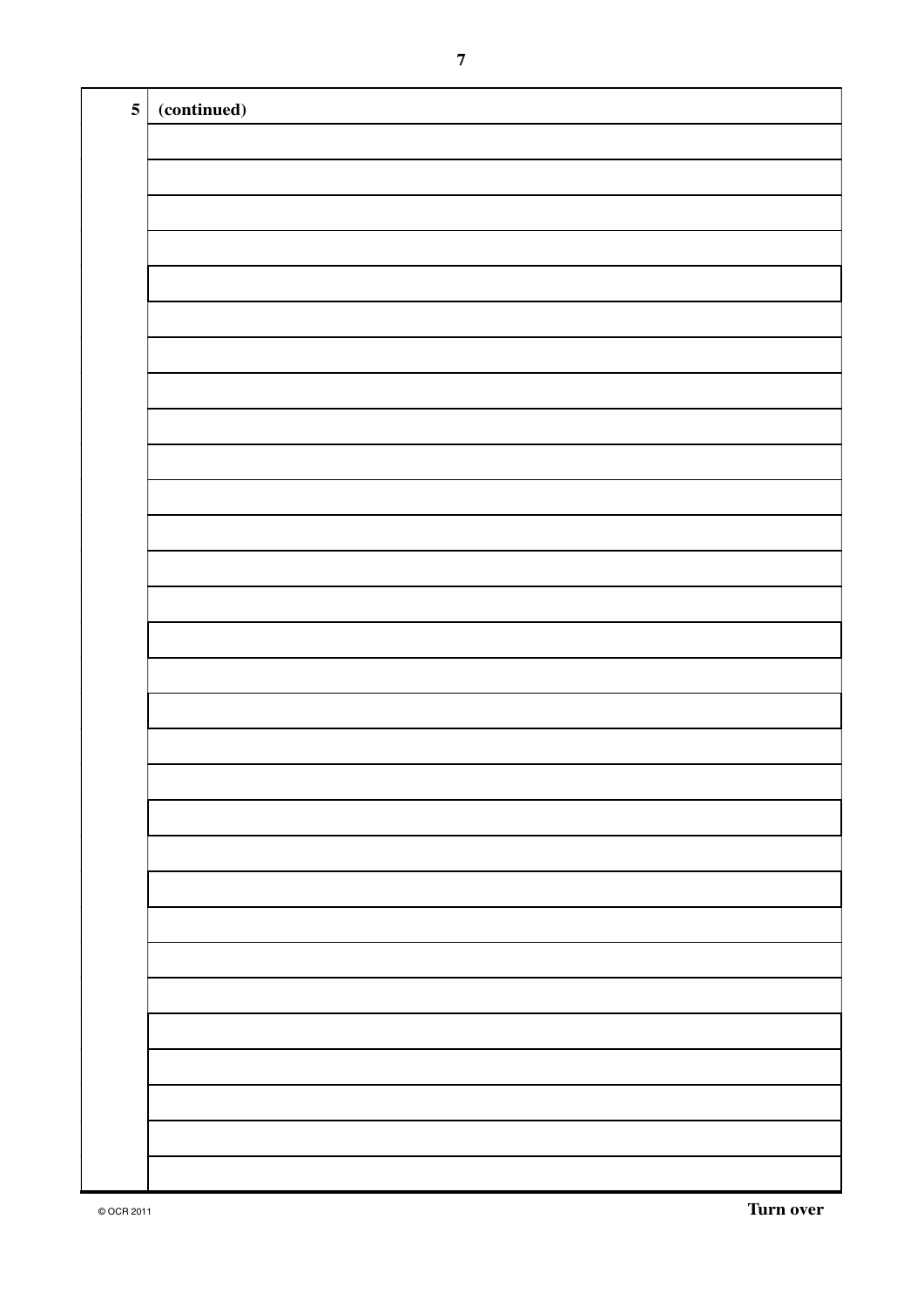| $\boldsymbol{6}$ |  |
|------------------|--|
|                  |  |
|                  |  |
|                  |  |
|                  |  |
|                  |  |
|                  |  |
|                  |  |
|                  |  |
|                  |  |
|                  |  |
|                  |  |
|                  |  |
|                  |  |
|                  |  |
|                  |  |
|                  |  |
|                  |  |
|                  |  |
|                  |  |
|                  |  |
|                  |  |
|                  |  |
|                  |  |
|                  |  |
|                  |  |
|                  |  |
|                  |  |
|                  |  |
|                  |  |
|                  |  |
|                  |  |
|                  |  |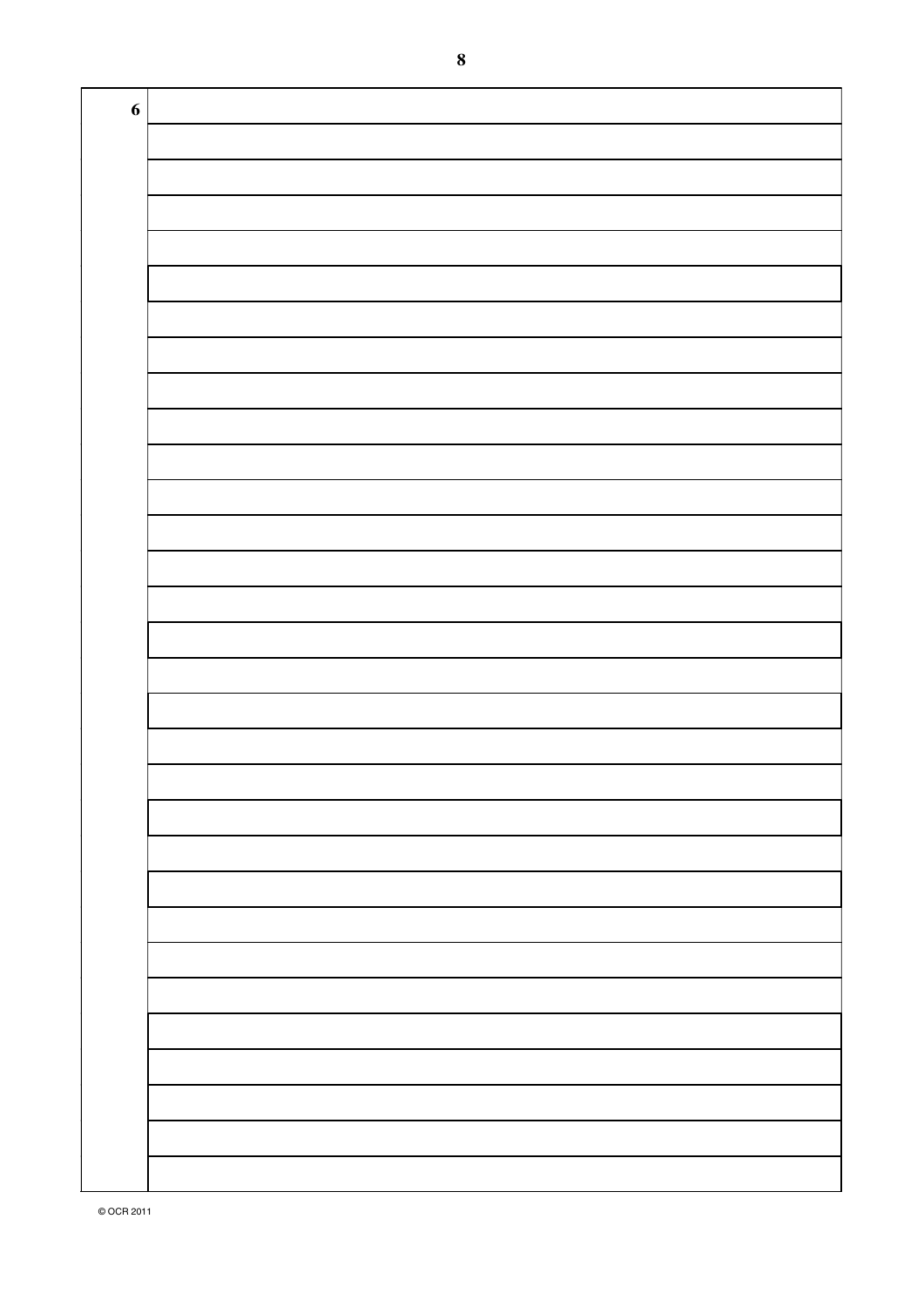| $\boldsymbol{6}$ | (continued) |
|------------------|-------------|
|                  |             |
|                  |             |
|                  |             |
|                  |             |
|                  |             |
|                  |             |
|                  |             |
|                  |             |
|                  |             |
|                  |             |
|                  |             |
|                  |             |
|                  |             |
|                  |             |
|                  |             |
|                  |             |
|                  |             |
|                  |             |
|                  |             |
|                  |             |
|                  |             |
|                  |             |
|                  |             |
|                  |             |
|                  |             |
|                  |             |
|                  |             |
|                  |             |
|                  |             |
|                  |             |
|                  |             |
|                  |             |
|                  |             |
|                  |             |
|                  |             |
|                  |             |
|                  |             |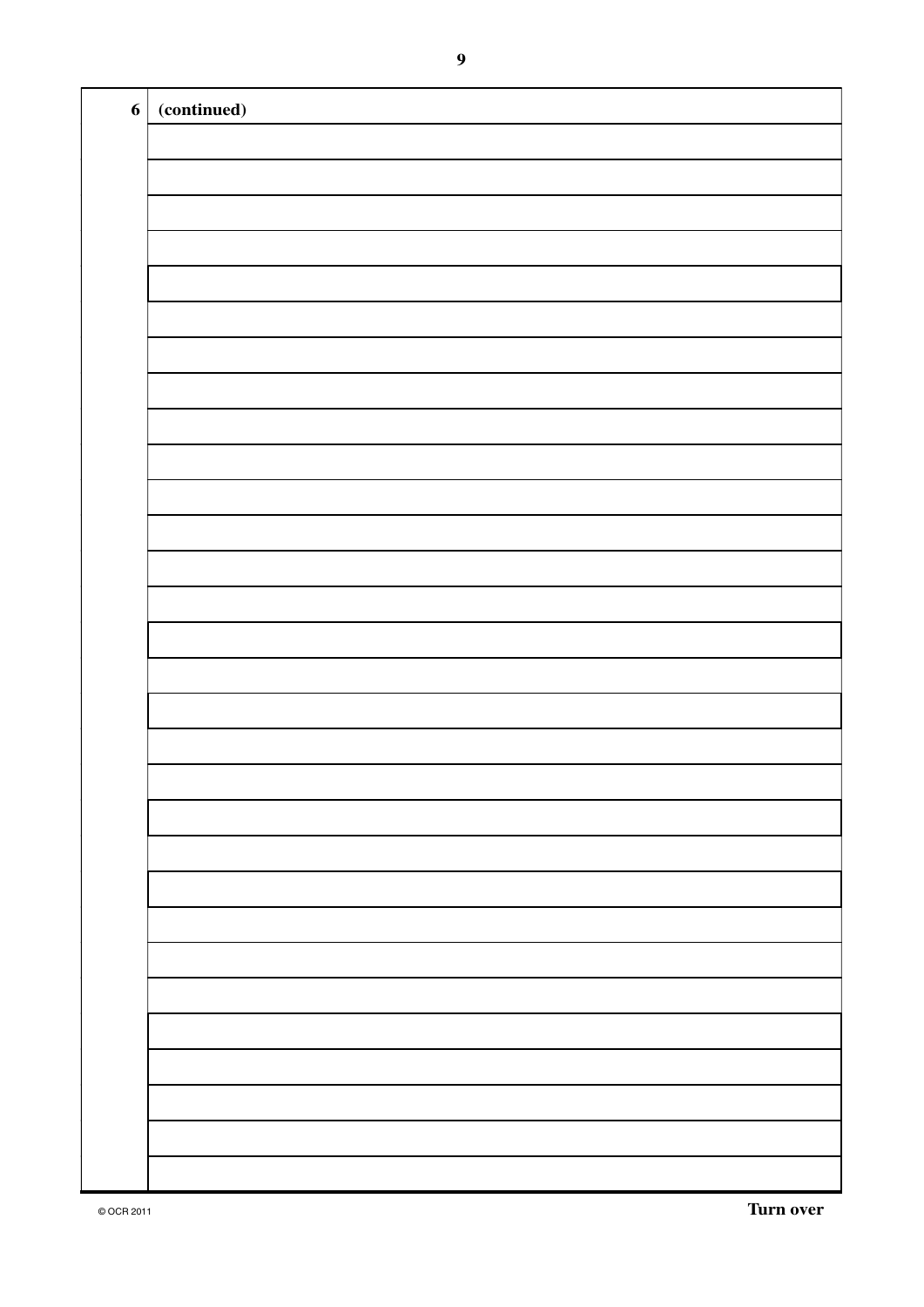

| 7(i)   |  |
|--------|--|
|        |  |
|        |  |
|        |  |
|        |  |
|        |  |
| 7(ii)  |  |
|        |  |
|        |  |
|        |  |
|        |  |
|        |  |
|        |  |
|        |  |
|        |  |
|        |  |
|        |  |
| 7(iii) |  |
|        |  |
|        |  |
|        |  |
|        |  |
|        |  |
|        |  |
|        |  |
|        |  |
|        |  |
|        |  |
|        |  |
|        |  |
|        |  |
|        |  |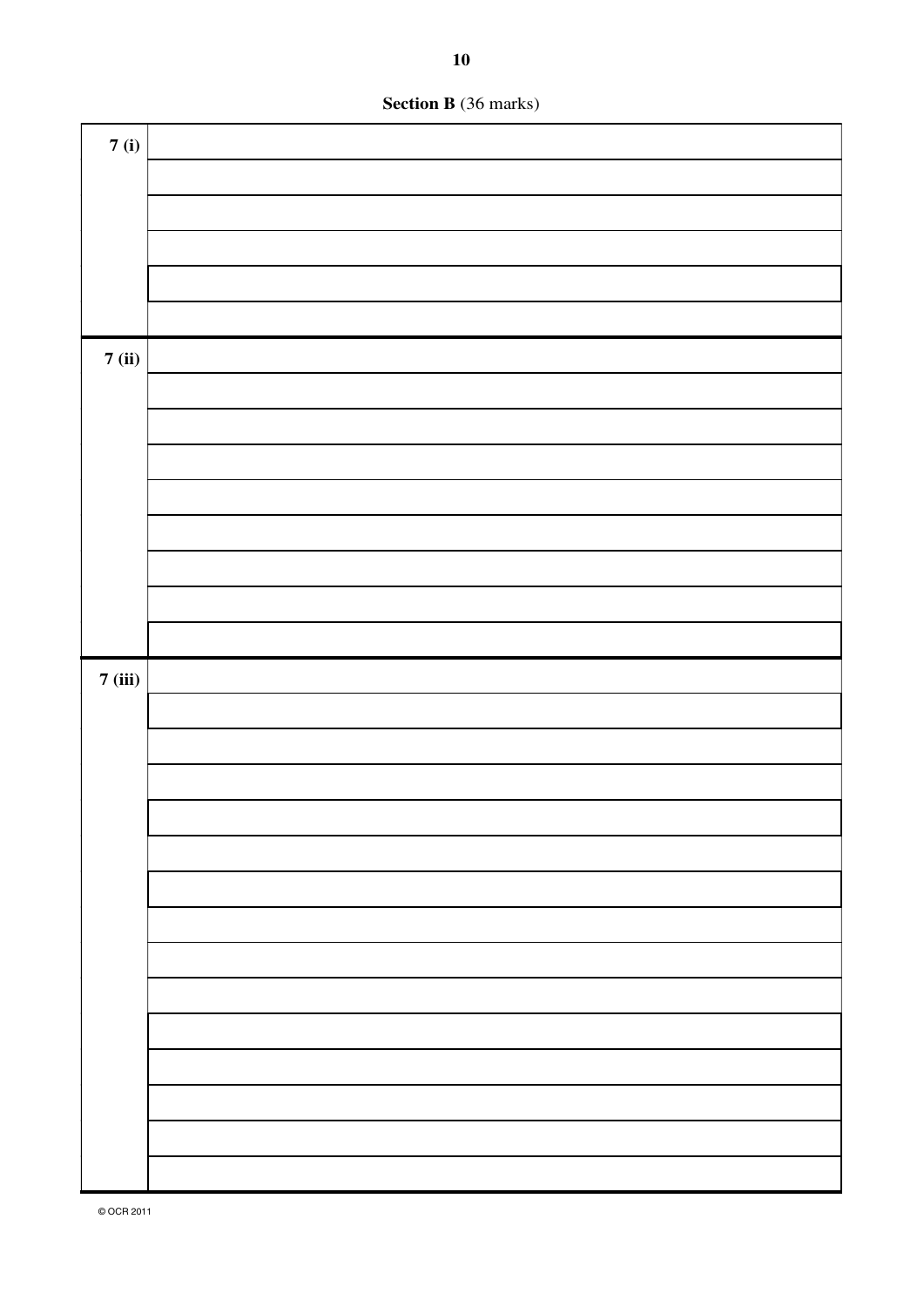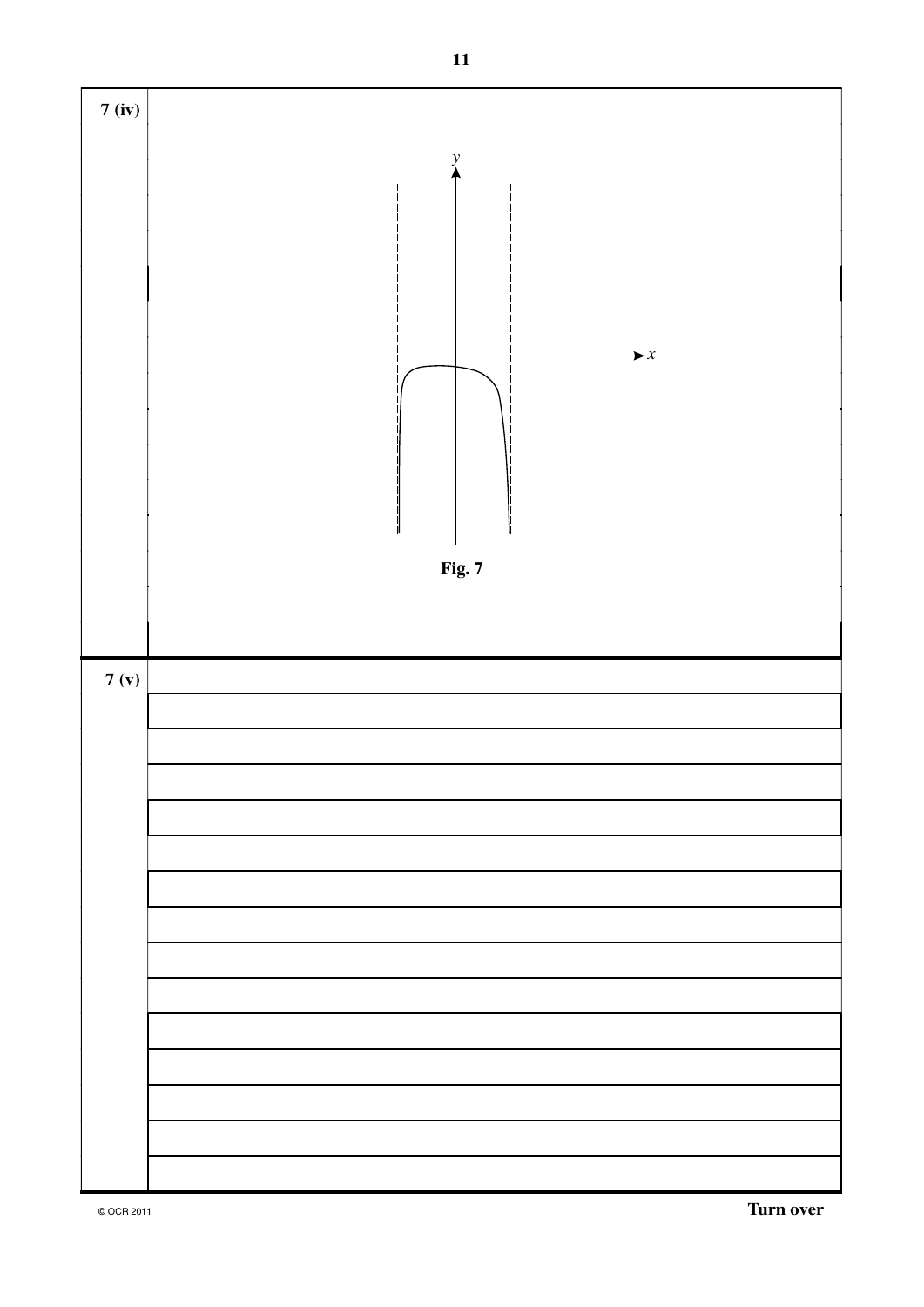| 8(i)           |  |
|----------------|--|
|                |  |
|                |  |
|                |  |
|                |  |
|                |  |
|                |  |
|                |  |
| 8(ii)          |  |
|                |  |
|                |  |
|                |  |
|                |  |
|                |  |
|                |  |
|                |  |
|                |  |
|                |  |
|                |  |
| <b>8</b> (iii) |  |
|                |  |
|                |  |
|                |  |
|                |  |
|                |  |
|                |  |
|                |  |
|                |  |
|                |  |
|                |  |
|                |  |
|                |  |
|                |  |
|                |  |
|                |  |
|                |  |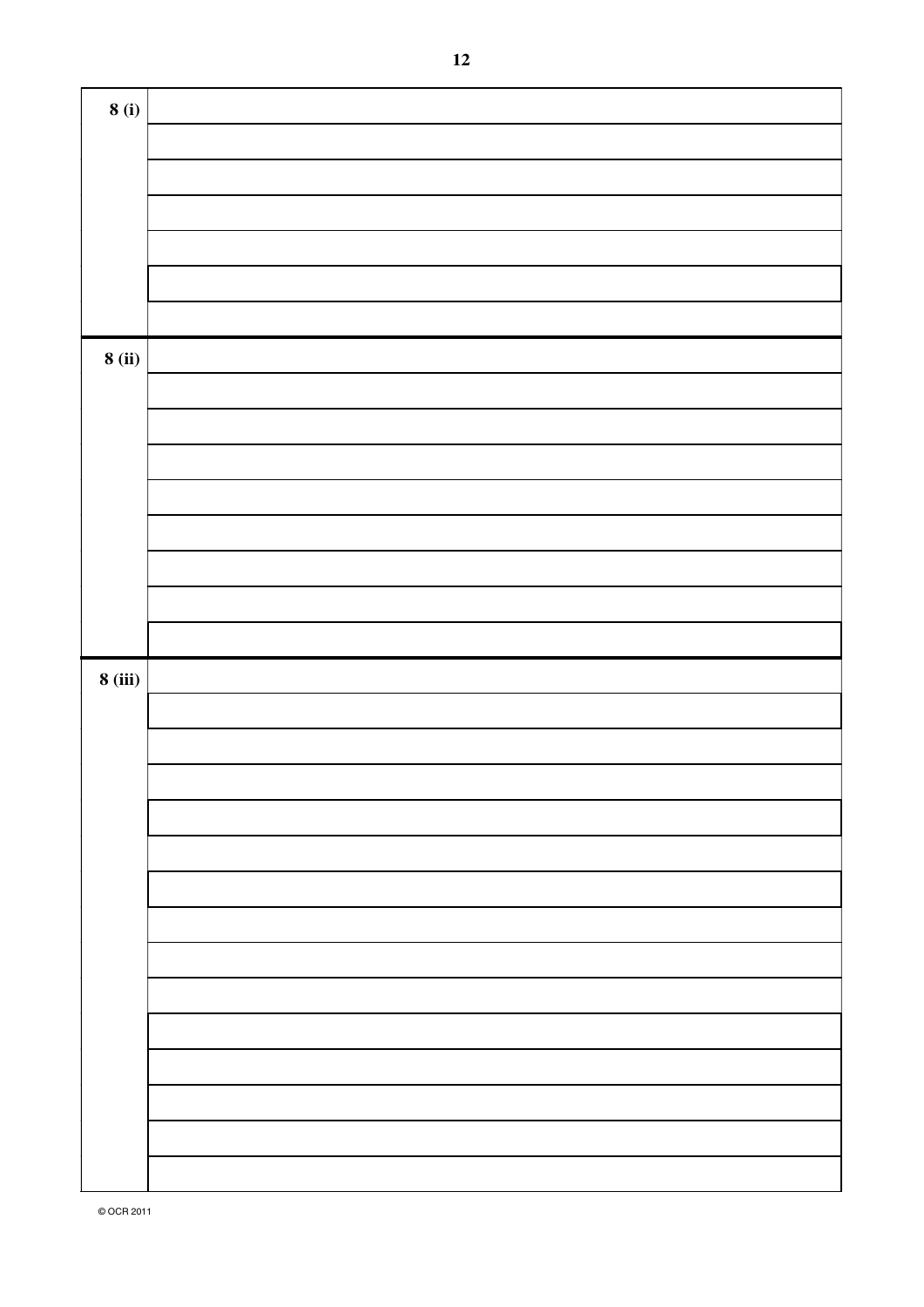| <b>8</b> (iii) | (continued) |
|----------------|-------------|
|                |             |
|                |             |
|                |             |
|                |             |
|                |             |
|                |             |
|                |             |
|                |             |
|                |             |
|                |             |
|                |             |
|                |             |
|                |             |
|                |             |
| 8(iv)          |             |
|                |             |
|                |             |
|                |             |
|                |             |
|                |             |
|                |             |
|                |             |
|                |             |
|                |             |
|                |             |
|                |             |
|                |             |
|                |             |
|                |             |
|                |             |
|                |             |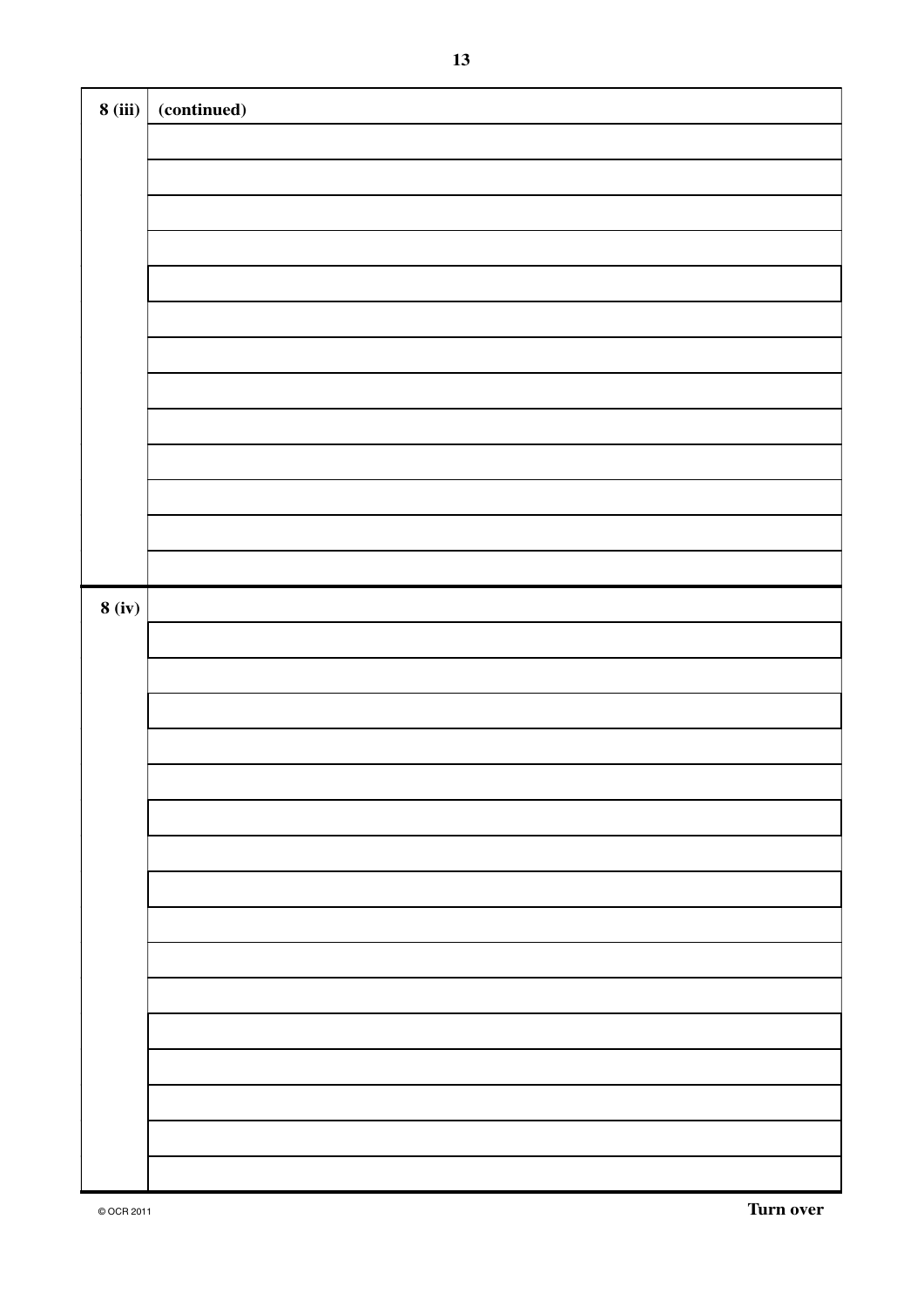| 9(i)          |  |
|---------------|--|
|               |  |
|               |  |
|               |  |
|               |  |
|               |  |
|               |  |
|               |  |
|               |  |
|               |  |
|               |  |
|               |  |
|               |  |
|               |  |
|               |  |
| <b>9</b> (ii) |  |
|               |  |
|               |  |
|               |  |
|               |  |
|               |  |
|               |  |
|               |  |
|               |  |
|               |  |
|               |  |
|               |  |
|               |  |
|               |  |
|               |  |
|               |  |
|               |  |
|               |  |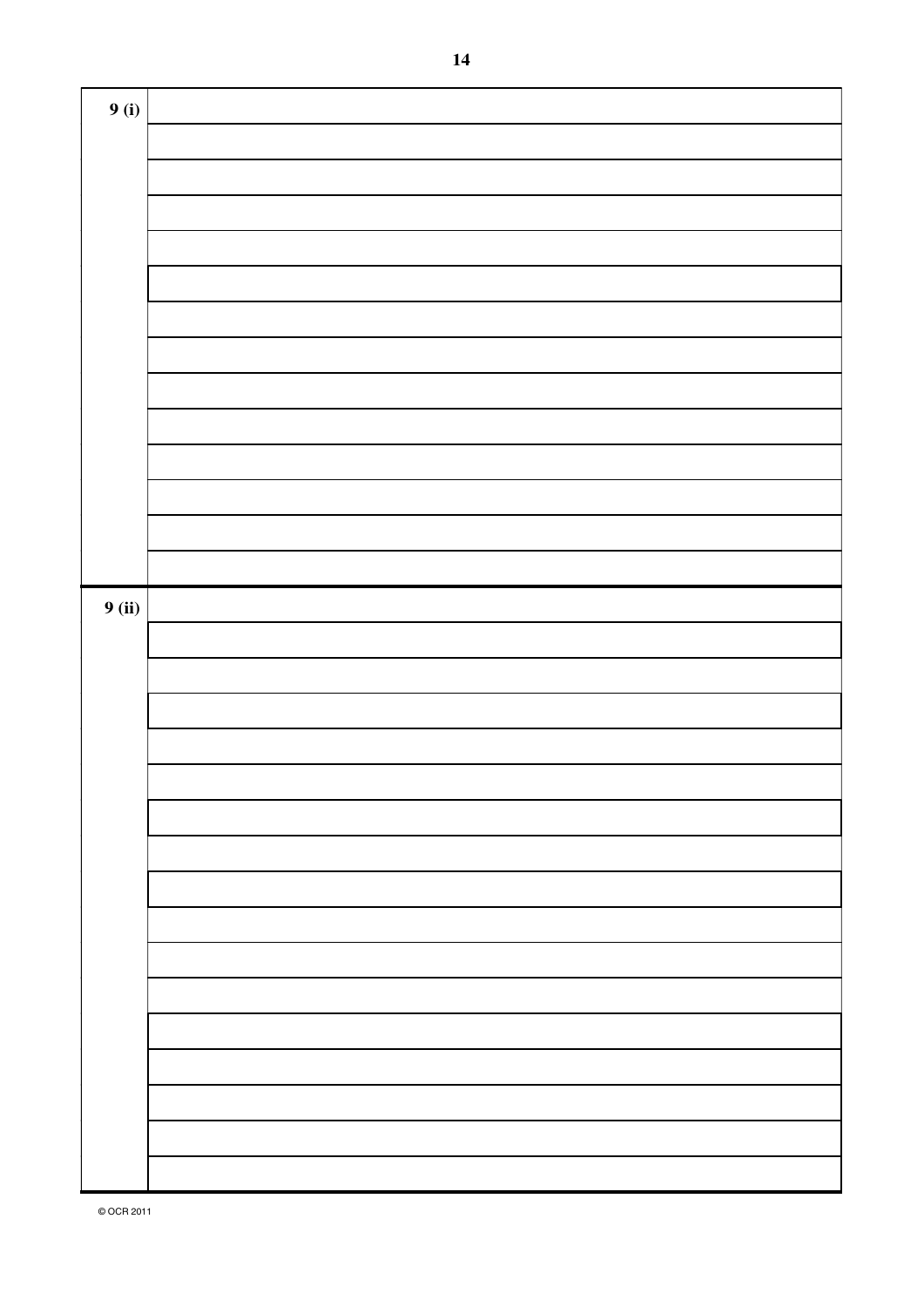| 9(iii) |  |
|--------|--|
|        |  |
|        |  |
|        |  |
|        |  |
|        |  |
|        |  |
|        |  |
|        |  |
|        |  |
|        |  |
|        |  |
|        |  |
|        |  |
|        |  |
|        |  |
|        |  |
|        |  |
|        |  |
|        |  |
|        |  |
|        |  |
|        |  |
|        |  |
|        |  |
|        |  |
|        |  |
|        |  |
|        |  |
|        |  |
|        |  |
|        |  |